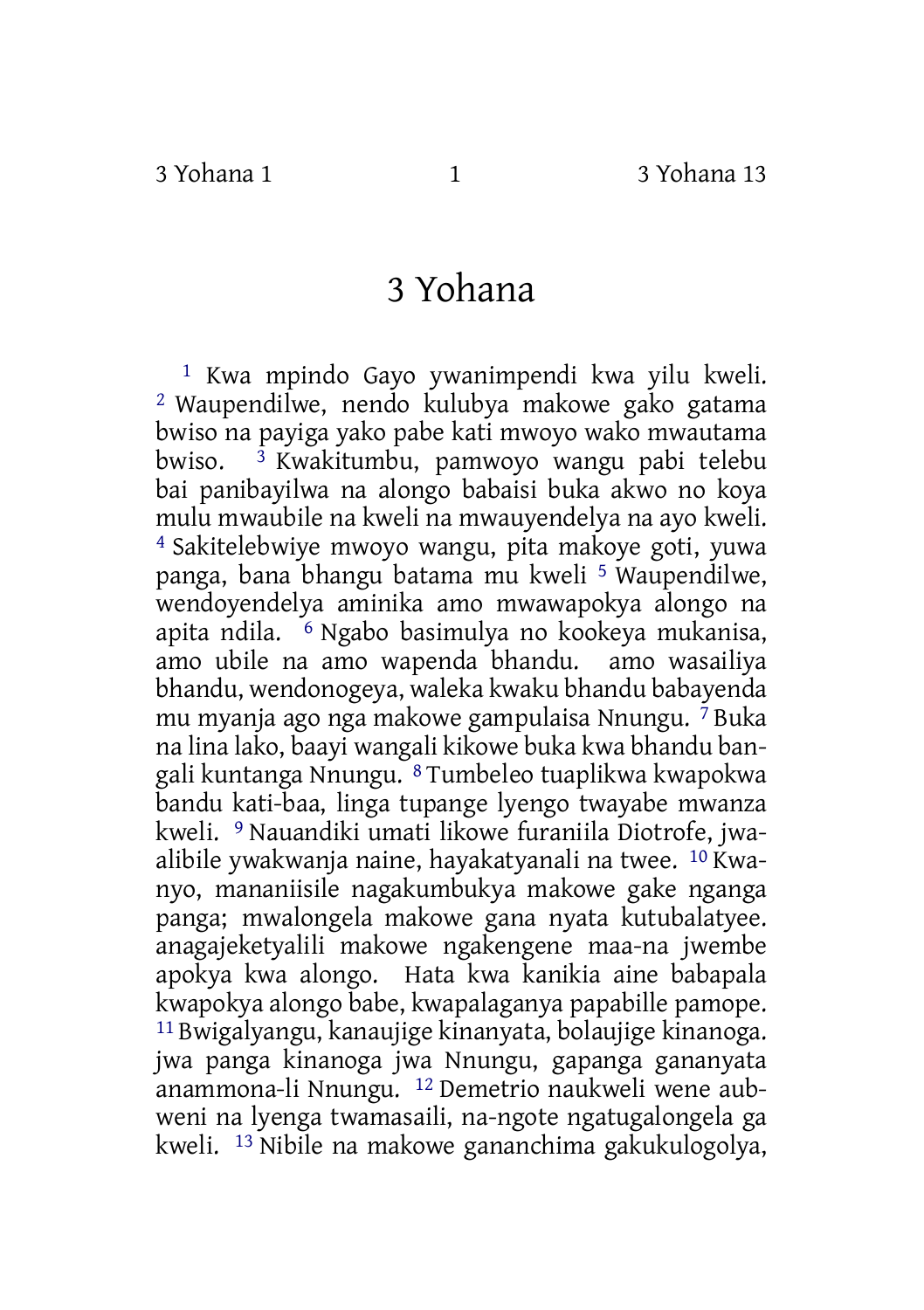3 Yohana 14 2 3 Yohana 15

nipendi-li kukuandikia kwa ikalamu ya wino. 14 Balo masoba masene, twaisa bonagana nawe minyo kwa minyo. 15 Amani ibe na wenga, bakupanga habali akinabwigalyo pakapanga abali mabwigalo kila mundu na lina lyake.